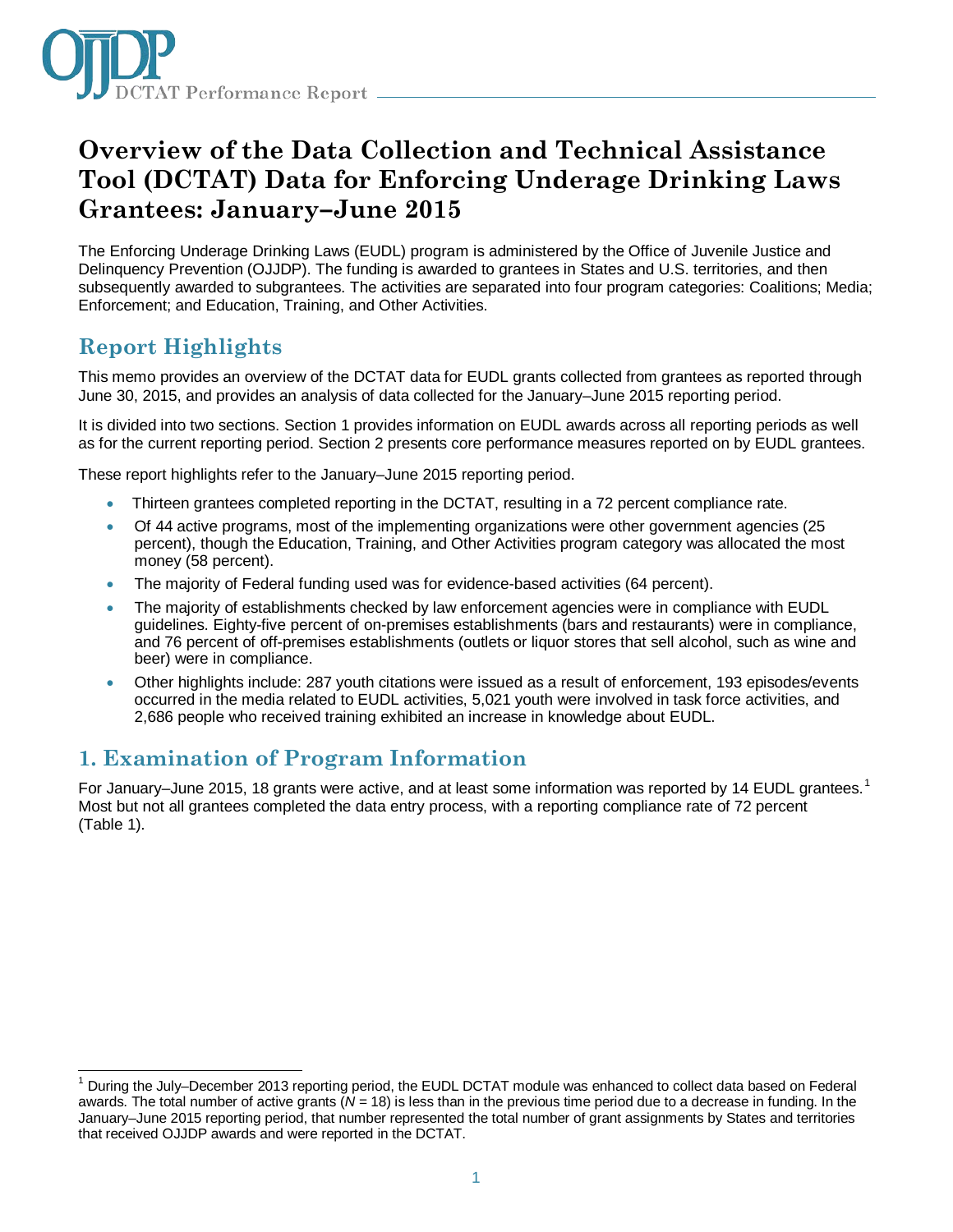|                              | <b>Status</b>      |                    |                 |                     |
|------------------------------|--------------------|--------------------|-----------------|---------------------|
| <b>Data Reporting Period</b> | <b>Not Started</b> | <b>In Progress</b> | <b>Complete</b> | <b>Total Awards</b> |
| January-June 2009            |                    |                    | 55              | 56                  |
| July-December 2009           |                    | $\Omega$           | 55              | 56                  |
| January-June 2010            |                    | 2                  | 53              | 56                  |
| July-December 2010           | 0                  | $\Omega$           | 56              | 56                  |
| January-June 2011            | 0                  | $\Omega$           | 56              | 56                  |
| July-December 2011           | Ω                  | 0                  | 56              | 56                  |
| January-June 2012            |                    |                    | 54              | 56                  |
| July-December 2012           | $\mathcal{P}$      |                    | 53              | 56                  |
| January-June 2013            | 9                  |                    | 73              | 82                  |
| July-December 2013           | 12                 | $\Omega$           | 52              | 64                  |
| January-June 2014            | 3                  | 2                  | 45              | 50                  |
| July-December 2014           | 5                  |                    | 38              | 44                  |
| January-June 2015            | 4                  |                    | 13              | 18                  |
| <b>Total</b>                 | 39                 | 8                  | 659             | 706                 |

### **Table 1. Status of Grantee Reporting by Period: January 2009–June 2015**

Table 2 presents a comprehensive comparison of award amounts for grants that were active during the reporting period. The amounts listed below do not represent the grant amounts awarded in fiscal year 2015 but are the amounts of all active EUDL grants during the January–June 2015 reporting period, regardless of when they were funded.

### **Table 2. Total Grant Amount by State and Territory (Dollars): January–June 2015**

| <b>Grantee State or</b><br><b>Territory</b> | <b>Grant Amount</b><br>(Dollars) |
|---------------------------------------------|----------------------------------|
| AK                                          | \$59,639                         |
| GU                                          | 59,639                           |
| ΙA                                          | 59,639                           |
| IN                                          | 59,639                           |
| MA                                          | 59,639                           |
| MI                                          | 59,639                           |
| <b>MO</b>                                   | 59,639                           |
| <b>MP</b>                                   | 59,639                           |
| <b>NH</b>                                   | 59,639                           |
| <b>NM</b>                                   | 59,639                           |
| <b>PA</b>                                   | 59,639                           |
| <b>PR</b>                                   | 59,639                           |
| <b>TN</b>                                   | 59,639                           |
| UT                                          | 59,639                           |
| VI                                          | 359,639                          |
| <b>WA</b>                                   | 59,639                           |
| WI                                          | 59,639                           |
| WV                                          | 59,639                           |

Analysis of implementing organization type for the January–June [2](#page-1-0)015<sup>2</sup> reporting period revealed that the largest percentage of programs (25 percent) was implemented by other government agencies. Nonprofit community-based

<span id="page-1-0"></span> $2$  The numbers reported include grantees and subgrantees information regardless of whether they were operational during the reporting period.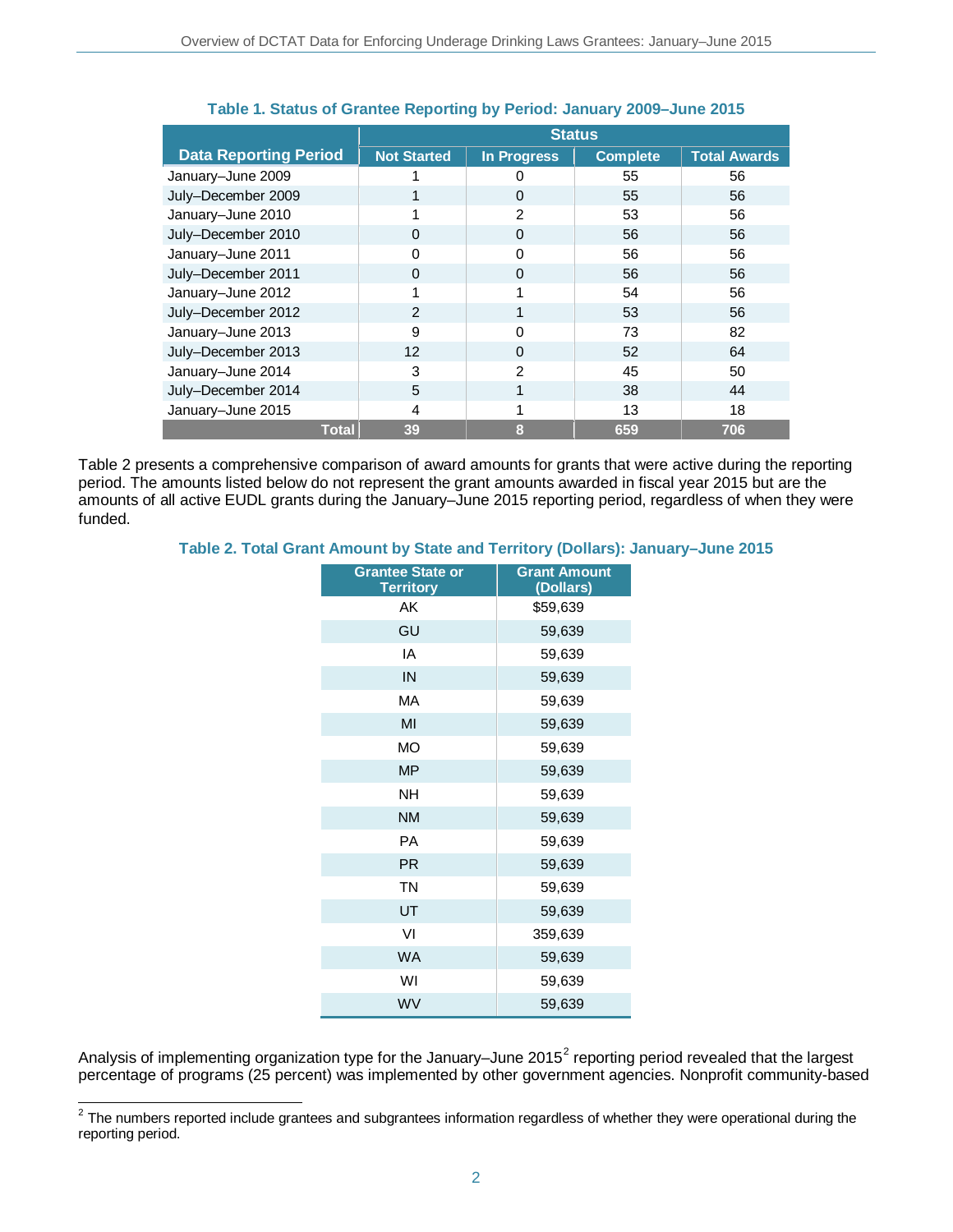organizations accounted for close to 23 percent of organization funding, and police or other law enforcement agencies accounted for about 18 percent. Figure 1 presents a comparison of all types of implementing organizations.



**Figure 1. Implementing Organization by Type: January–June 2015**

Figure 2 shows award amounts by program category. The majority of funding<sup>[3](#page-2-0)</sup> was allocated to the Education, Training, and Other Activities program category (\$1,665,246). In addition, grantees select "program category" at the beginning of the award and should reflect their activities for the life of the award. Grantees and subgrantees are allowed to change the program category but must get approval from their Program Manager or grantee (if a subgrantee) prior to the change. Amounts reported below represent the allocated amount for the life of the awards/subawards, regardless of whether the awards were operational during the reporting period.





<span id="page-2-0"></span> $\overline{a}$ The values shown are based on grantee reported data and do not necessarily reflect the full grant amounts awarded by OJJDP.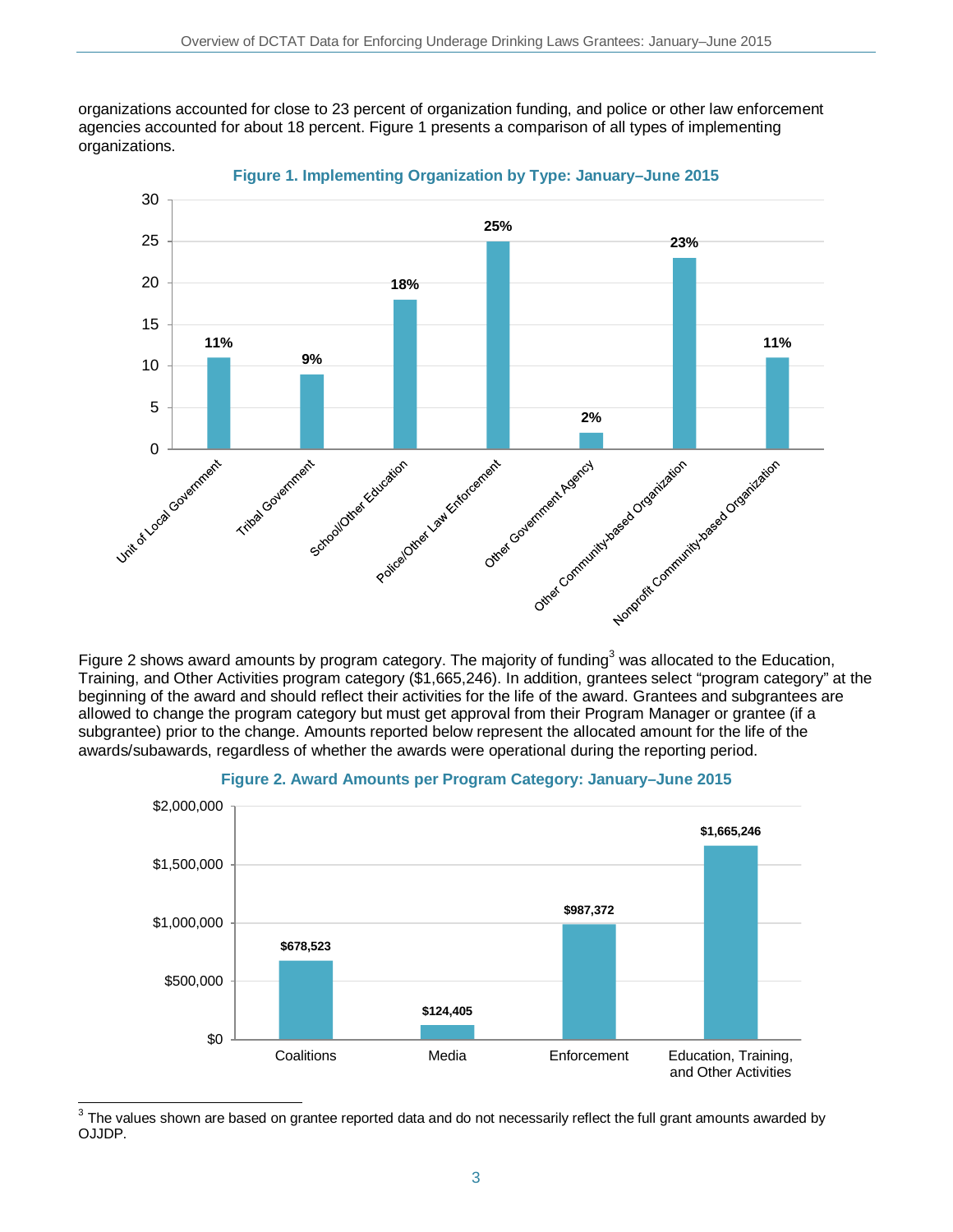Figure 3 shows how grants and subgrants are distributed across the four program categories. The majority of grants and subgrants implemented activities under the Education, Training, and Other Activities program category (48 percent).

### **Figure 3. Distribution of Grants and Subgrants by Program Category: January–June 2015**



### **2. Core Performance Measures**

Section 2 gives a detailed view of the core performance measures reported on by all EUDL grantees. Data from the January–June 2015 reporting period indicate that out of the 44 EUDL programs reporting, the majority of the \$1,[4](#page-3-0)80,904<sup>4</sup> amount awarded for EUDL programs was for evidence-based practices (64 percent), which received \$941,178 (Figure 4). Examples of evidence-based strategies include special police "party patrols," shoulder tap operations, sobriety checkpoints, "Cops in Shops," and compliance checks such as minor decoy or Covert Underage Buyer (CUB) operations.





<span id="page-3-0"></span> $\overline{\phantom{a}}$ This value was calculated based on grantee reported data and does not necessarily reflect the full Federal grant amounts awarded by OJJDP.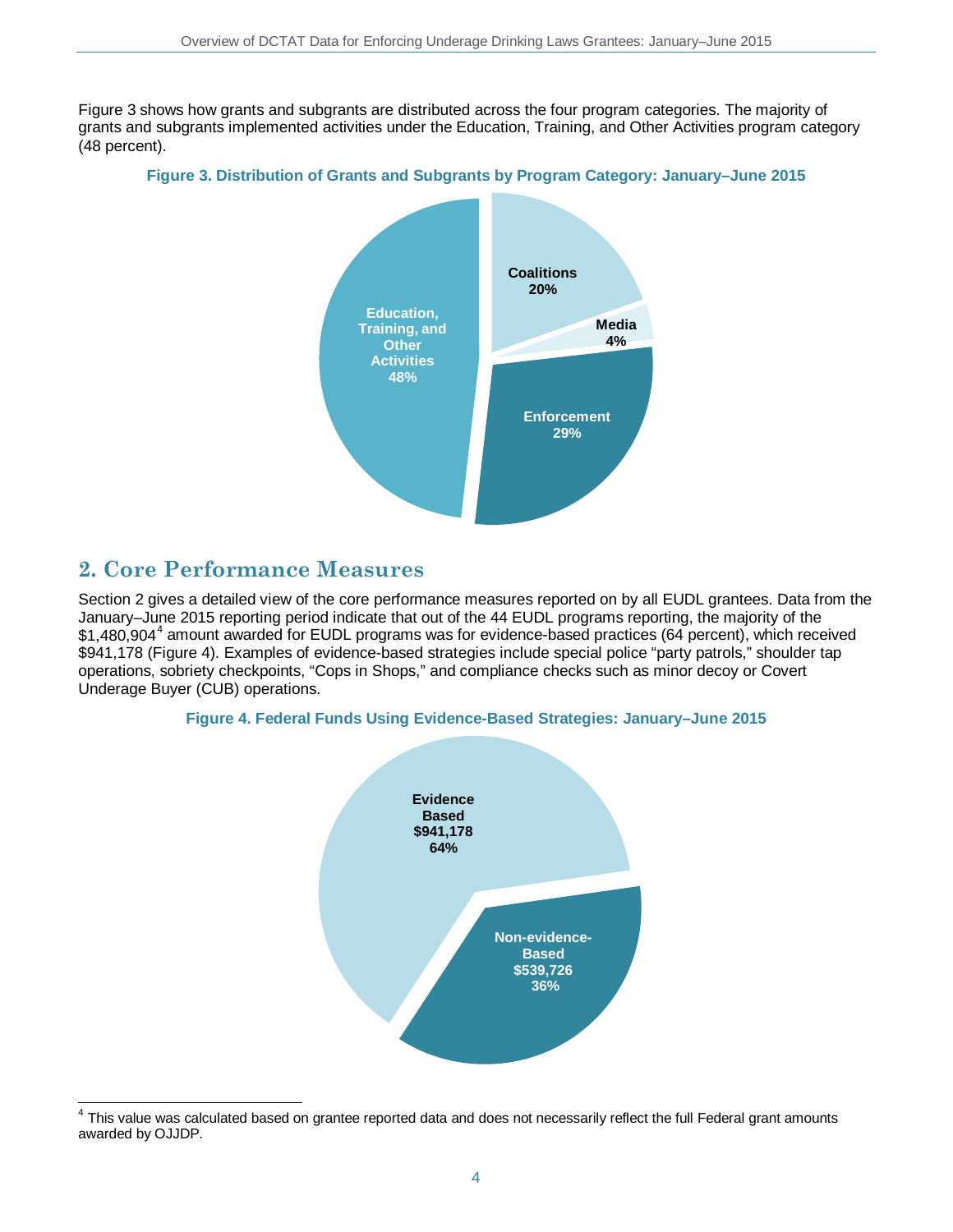This next section provides aggregate data by funding category. As shown in Table 3, 5,021 youth participated in task force activities. Of those youth, 121 participated in task force and/or coalition leadership activities. In addition, 374 youth were involved in underage drinking enforcement activities not related to task force or coalition activities.

### **Table 3. Program Category 1: Coalitions, January–June 2015**

| <b>Performance Indicator</b>                                                                                                                                    |                              | Data  |
|-----------------------------------------------------------------------------------------------------------------------------------------------------------------|------------------------------|-------|
| Number of youth involved in task force activities (i.e., total number of unique individuals<br>across all activities)                                           |                              | 5,021 |
| Number of youth involved in task force and/or coalition leadership activities                                                                                   |                              | 121   |
| Number of youth involved in underage drinking enforcement activities                                                                                            |                              | 277   |
| Number of youth involved in other (non-task force/coalition—related) underage drinking<br>enforcement activities                                                |                              | 374   |
| Number of agencies involved in task force and/or coalition activities that support<br>underage drinking prevention and/or enforcement of underage drinking laws |                              | 51    |
| Number of task forces and/or coalitions addressing underage drinking issues that were<br>created as a result of EUDL funding (States)                           |                              | 5     |
| Number of local coordinators that lead local coalition/task force efforts                                                                                       |                              | 62    |
| Number of policies or procedures related to<br>underage drinking that were created, amended, or<br>rescinded                                                    | Number of policies created   | 5     |
|                                                                                                                                                                 | Number of policies amended   | 3     |
|                                                                                                                                                                 | Number of policies rescinded | 0     |

EUDL activities and underage drinking prevention and enforcement initiatives resulted in 193 media coverage episodes or events. As seen in Table 4, no episode or event earned more media coverage than any other (all at *n* = 1). The types of media education most frequently used to advance underage drinking prevention/enforcement initiatives involved active enforcement of underage drinking laws (*n* = 2) and other environmental strategies (*n* = 2).

### **Table 4. Program Category 2: Media, January–June 2015**

| <b>Performance Indicator</b>                                                                                                                  | <b>Data</b>    |
|-----------------------------------------------------------------------------------------------------------------------------------------------|----------------|
| Number of earned media coverage episodes/events that occurred related to EUDL<br>activities, underage drinking prevention, and/or enforcement | 193            |
| Types of media education used to advance underage drinking prevention/enforcement<br>initiatives:                                             |                |
| Active Enforcement of Underage Drinking Laws                                                                                                  | 2              |
| Zero Tolerance                                                                                                                                | $\Omega$       |
| Limitations on Access                                                                                                                         |                |
| School-based Initiatives                                                                                                                      | $\Omega$       |
| <b>Advertising Restrictions</b>                                                                                                               | 1              |
| Changes in Social Norms                                                                                                                       | 1              |
| <b>Other Environmental Strategies</b>                                                                                                         | $\overline{2}$ |
| Types of media educational activities conducted:                                                                                              |                |
| Restrict zoning (outlet locations, density)                                                                                                   | $\Omega$       |
| Restrict hours of sale                                                                                                                        | $\Omega$       |
| Prohibit people younger than age 21 from bars/nightclubs and/or other adult<br>locations                                                      | 1              |
| Enact keg registration laws/ordinances                                                                                                        | 1              |
| Restrict the availability of alcohol at community festivals and other community<br>events                                                     | 0              |
| Restrict industry sponsorship of public events                                                                                                | $\Omega$       |
| Require conditional use permits                                                                                                               | $\Omega$       |
| Ban concurrent sales of alcohol and gasoline                                                                                                  | $\Omega$       |
| Restrict alcohol marketing                                                                                                                    | 0              |
| Increase penalties for retail/commercial providers                                                                                            | 1              |
| Increase penalties for social providers                                                                                                       | 1              |
| Enact social host liability ordinances/laws                                                                                                   | 1              |
| Enact dram shop liability ordinances/laws                                                                                                     | 0              |
| Institutional policy outcomes realized in your State as a result of EUDL activities:                                                          |                |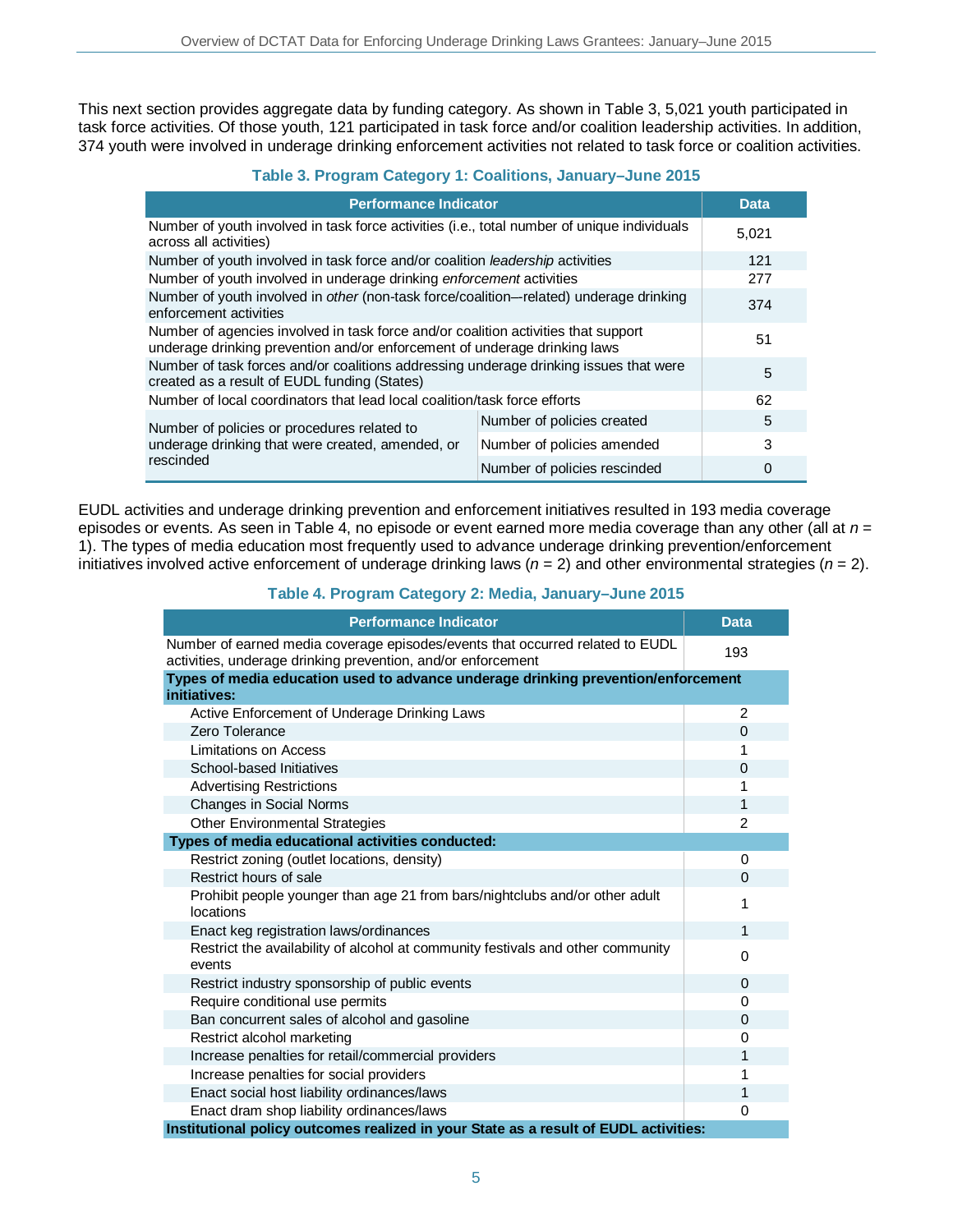| Enforcement-related institutional policy outcome              |  |
|---------------------------------------------------------------|--|
| Local institutional policy outcome                            |  |
| School-related institutional policy outcome                   |  |
| College-related institutional policy outcome                  |  |
| Types of earned media coverage episodes/events:               |  |
| Op-ed articles                                                |  |
| Letters                                                       |  |
| <b>Interviews</b>                                             |  |
| Events that draw coverage (press conferences)                 |  |
| Appearances on broadcast news or issues programs (television) |  |

Activities for the EUDL-funded Enforcement category are listed in Table 5. A total of 131 citations were issued to adults and a total of 287 citations were issued to youth. For adults, most citations were issued during other innovative enforcement operations (*n =* 46), party patrols/enforcement of social host laws (*n* = 45), sobriety checkpoints (*n =* 10), and emphasis/saturation patrols (*n* = 10). For youth, the largest number of citations received were during party patrols/enforcement of social host laws (*n* = 142), other innovative enforcement strategies (*n* = 94), and parking lot surveillance (*n* = 29).

### **Table 5. Program Category 3: Enforcement, January–June 2015**

| <b>Performance Indicator</b>                                                                          | <b>Data</b>   |
|-------------------------------------------------------------------------------------------------------|---------------|
| How many programs conducted compliance check/minor decoy operations?                                  | 6             |
| Percent of on-premise establishments checked that were in compliance                                  | 85%           |
| Percent of off-premise establishments checked that were in compliance                                 | 76%           |
| How many programs conducted underage drinking enforcement operations other<br>than compliance checks? | 13            |
| Number of adult citations issued during enforcement operations conducted:                             |               |
| Party Patrols/Enforcement of Social Host Laws                                                         | 45            |
| <b>Shoulder Tap Operations</b>                                                                        | 6             |
| Parking Lot Surveillance                                                                              | 6             |
| Other Third-Party Provision Operations                                                                | $\Omega$      |
| Sobriety Checkpoints                                                                                  | 10            |
| <b>Emphasis/Saturation Patrols</b>                                                                    | 10            |
| Other Impaired Driving with a Focus on Youth                                                          | 0             |
| <b>Fake ID Enforcement</b>                                                                            | $\Omega$      |
| Source Investigations                                                                                 | 8             |
| Other Innovative Enforcement                                                                          | 46            |
| Total number of adult citations issued during enforcement operations<br>conducted                     | 131           |
| Number of youth citations issued during enforcement operations:                                       |               |
| Party Patrols/Enforcement of Social Host Laws                                                         | 142           |
| <b>Shoulder Tap Operations</b>                                                                        | $\Omega$      |
| Parking Lot Surveillance                                                                              | 29            |
| Other Third-Party Provision Operations                                                                | $\mathbf 0$   |
| Sobriety Checkpoints                                                                                  | 5             |
| <b>Emphasis/Saturation Patrols</b>                                                                    | 12            |
| Other Impaired Driving with a Focus on Youth                                                          | 0             |
| Fake ID Enforcement                                                                                   | 5             |
| Source Investigations                                                                                 | 0             |
| Other Innovative Enforcement                                                                          | 94            |
| Total number of youth citations issued during enforcement operations<br>conducted                     | 287           |
| Educational activities implemented regarding any underage drinking best practices:                    |               |
| Active Enforcement of Underage Drinking Laws                                                          | 4             |
| <b>Limitations on Access</b>                                                                          | $\mathcal{P}$ |
| School-based Initiatives                                                                              | 4             |
| <b>Advertising Restrictions</b>                                                                       | 1             |
| Changes in Social Norms                                                                               | 3             |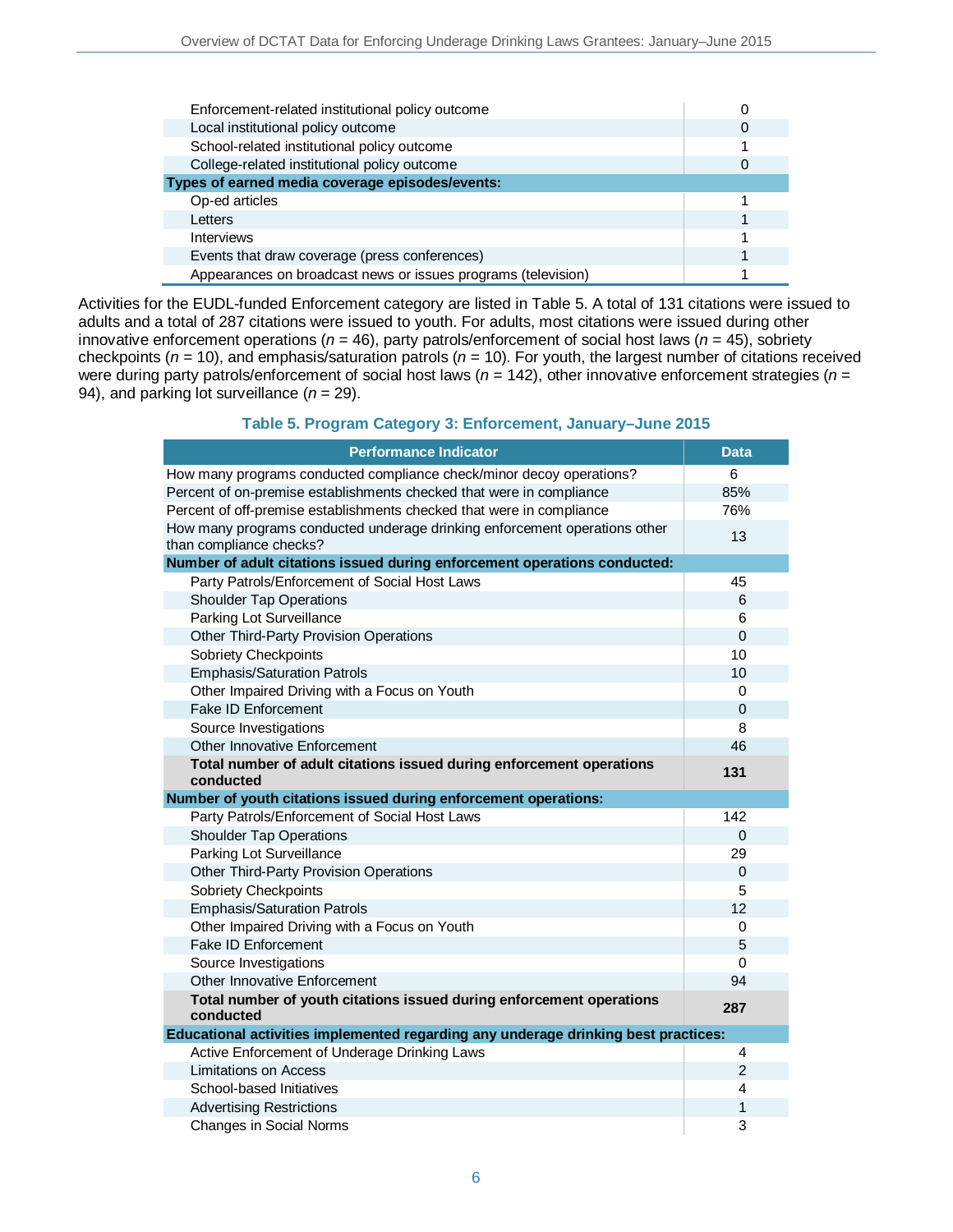| Other Environmental Strategies                                                                                       | $\mathcal{P}$  |  |
|----------------------------------------------------------------------------------------------------------------------|----------------|--|
| Types of agencies involved in conducting compliance check/minor decoy operations:                                    |                |  |
| Liquor Enforcement (ABC, Liquor Control)                                                                             | 2              |  |
| Police Department (Municipal or Local Enforcement)                                                                   | 6              |  |
| Sheriff's Department                                                                                                 | 5              |  |
| State Police (Highway Patrol)                                                                                        | $\mathfrak{p}$ |  |
| <b>Fish and Wildlife</b>                                                                                             | $\Omega$       |  |
| <b>Federal Enforcement Agency</b>                                                                                    | 0              |  |
| Other                                                                                                                | 0              |  |
| Types of agencies involved in conducting underage drinking enforcement operations (other<br>than compliance checks): |                |  |
| Liquor Enforcement (ABC, Liquor Control)                                                                             | $\mathcal{P}$  |  |
| Police Department (Municipal or Local Enforcement)                                                                   | 4              |  |
| Sheriff's Department                                                                                                 | 4              |  |
| State Police (Highway Patrol)                                                                                        | $\mathfrak{p}$ |  |
| <b>Fish and Wildlife</b>                                                                                             | $\Omega$       |  |
| <b>Federal Enforcement Agency</b>                                                                                    | 0              |  |
| Other                                                                                                                | 1              |  |
| Types of underage drinking enforcement operations (other than compliance checks)<br>conducted:                       |                |  |
| Party Patrols/Enforcement of Social Host Laws                                                                        | $\overline{2}$ |  |
| <b>Shoulder Tap Operations</b>                                                                                       | 1              |  |
| Parking Lot Surveillance                                                                                             | 1              |  |
| Sobriety Checkpoints                                                                                                 | 1              |  |
| <b>Emphasis/Saturation Patrols</b>                                                                                   | 0              |  |
| <b>Fake ID Enforcement</b>                                                                                           | 1              |  |
| Source Investigations                                                                                                | 0              |  |
| Cops in Shops                                                                                                        | 0              |  |

Table 6 presents the EUDL-funded category Education, Training, and Other Activities. A total of 2,583 people were trained using a curriculum developed and evaluated as effective, and a total of 2,686 people showed an increase in knowledge post-training using all curricula. Several types of educational activities were conducted. The most frequent types were prohibiting people under the age of 21 from entering bars/nightclubs and/or other adult locations (*n* = 5), restricting the hours of sale (*n* = 4), and enacting social host liability ordinances/laws (*n* = 4).

#### **Table 6. Program Category 4: Education, Training, and Other Activities, January–June 2015**

| <b>Performance Indicator</b>                                                                | <b>Data</b>   |
|---------------------------------------------------------------------------------------------|---------------|
| Number of people trained using a curriculum developed and evaluated as effective            | 2,583         |
| Number of people exhibiting an increase in knowledge post-training (using all<br>curricula) | 2,686         |
| Type of educational activities conducted relative to any of the following topics:           |               |
| Restrict zoning (outlet locations, density)                                                 | 2             |
| Restrict hours of sale                                                                      | $\Delta$      |
| Prohibit people under the age of 21 from bars/nightclubs and/or other adult<br>locations    | 5             |
| Enact keg registration laws/ordinances                                                      | 1             |
| Restrict the availability of alcohol at community festivals and other community<br>events   | $\mathcal{P}$ |
| Restrict industry sponsorship of public events                                              | $\mathcal{P}$ |
| Require conditional use permits                                                             | $\Omega$      |
| Ban concurrent sales of alcohol and gasoline                                                | $\Omega$      |
| Restrict alcohol marketing                                                                  | 1             |
| Increase penalties for retail/commercial providers                                          | 1             |
| Increase penalties for social providers                                                     | 4             |
| Enact social host liability ordinances/laws                                                 | Δ             |
| Enact dram shop liability ordinances/laws                                                   | 0             |